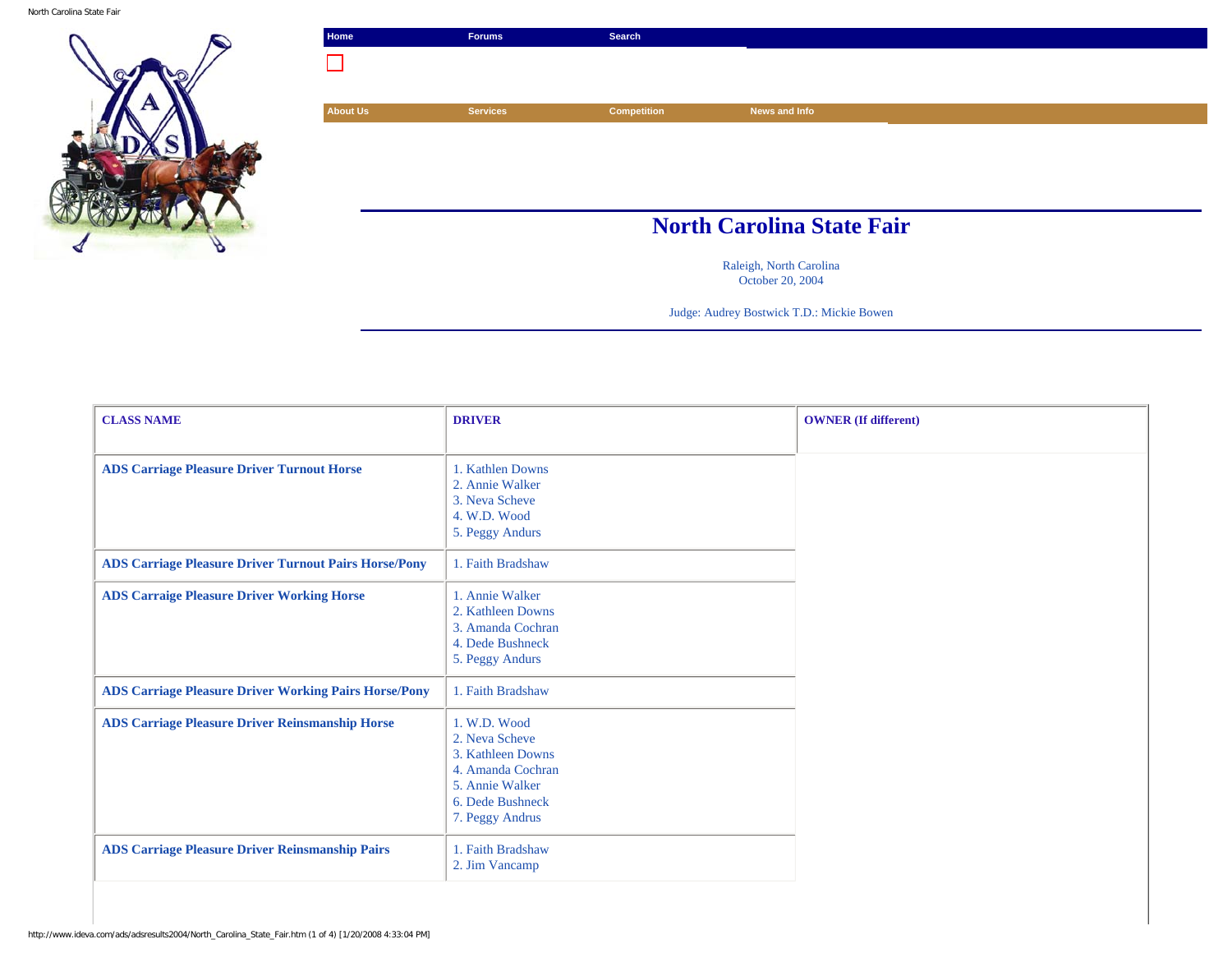| <b>ADS Carriage Pleasure Driver Turnout Pony</b>                                   | 1. Castle Farm<br>2. Lynn Harvey<br>3. Susan Wright<br>4. Rebecca Jones                                                                |
|------------------------------------------------------------------------------------|----------------------------------------------------------------------------------------------------------------------------------------|
| <b>ADS Carriage Carriage Pleasure Driver Turnout Novice</b><br><b>Driver Horse</b> | 1. Terri Pace<br>2. Kathy Wilson<br>3. Lynn Harvey<br>4. Susan Walker<br>5. Connie Hussey<br>6. CaryCobb<br>7. Susan Walker            |
| \$100 ADS Carriage Pleasure Driver Working Pony                                    | 1. Castle Farm<br>2. Susan Wright<br>3. Lynn Harvey<br>4. Rebecca Jones<br>5. Marilyn Davenport                                        |
| <b>ADS Carriage Pleasure Driver Working Novice Driver</b><br><b>Horse</b>          | 1. Terri Pace<br>2. Kathy Wilson<br>3. Susan Walker<br>4. Lynn Harvey<br>5. Heather Kirkpatrick<br>6. Connie Hussey                    |
| <b>ADS Carriage Pleasure Driver Reinsmanship Pony</b>                              | 1. Castle Farm<br>2. Susan Wright<br>3. Lynn Harvey<br>4. Rebecca Jones                                                                |
| <b>ADS Carriage Pleasure Driver Reinsmanship Novice</b><br><b>Driver</b>           | 1. Terri Pace<br>2. Kathy Wilson<br>3. Heather Kirkpatrick<br>4. Susan Walker<br>5. Lynn Harvey<br>6. Connie Hussey<br>7. Susan Walker |
| <b>ADS Carriage Driver Pleasure Working Jr. To Drive</b>                           | 1. Annie Walker<br>2. Terri Pace<br>3. Dede Bushneck<br>4. Rebecca Jones<br>5. Susan Walker                                            |
| <b>Concours D'Elegance</b>                                                         | 1. Annie Walker                                                                                                                        |
| <b>ADS Carriage Drive Ride Horse Pony</b>                                          | 1. Amanda Cochran<br>2. Kathy Willson<br>3. Susan Walker<br>4. Annie Walker<br>5. Susan Walker                                         |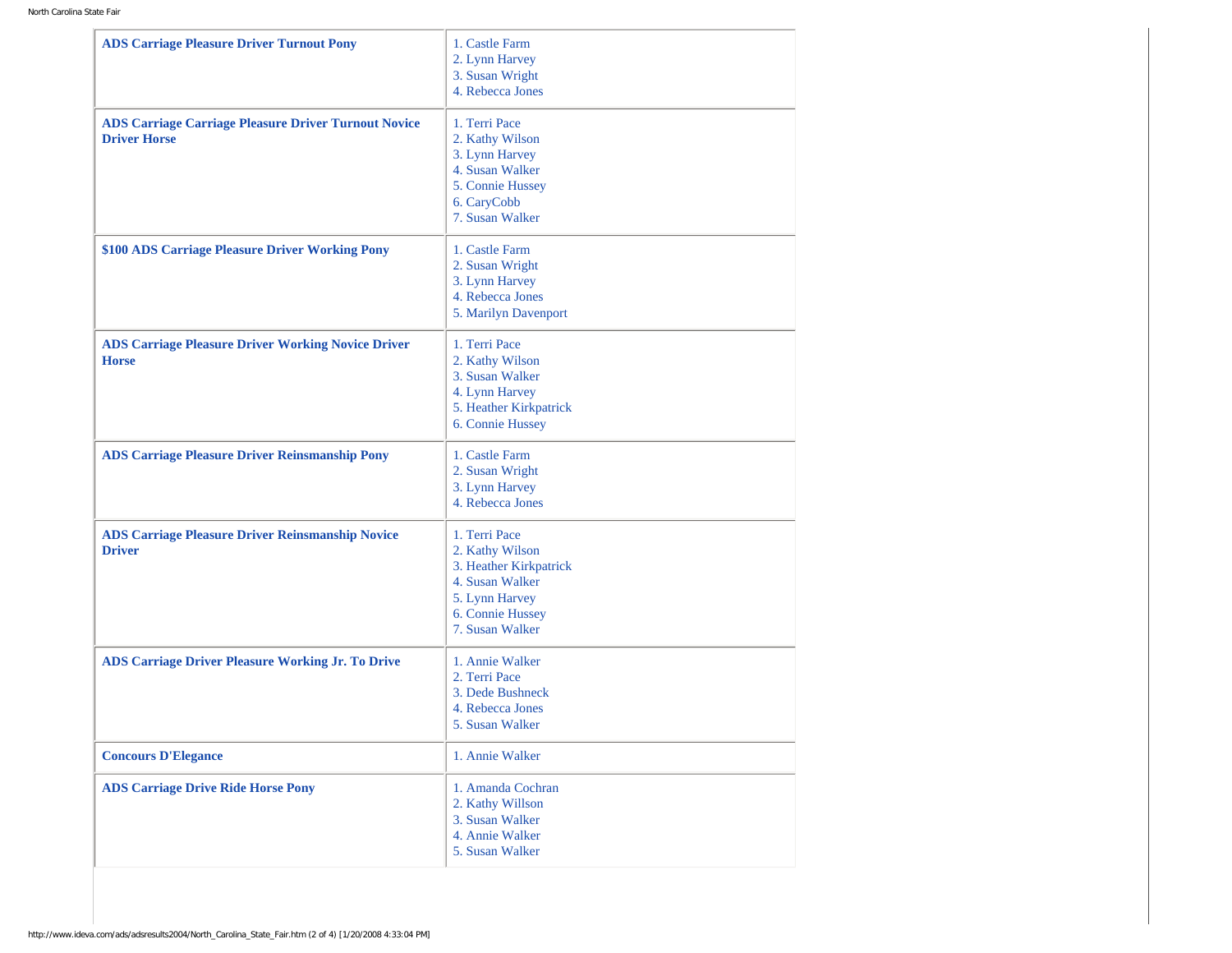| <b>Obstacle Driving Fault &amp; Out Horse</b> | 1. W.D.Wood<br>2.Jim VanCamp<br>3. Annie Walker<br>4. Amanda Cochran<br>5. Kathleen Downs<br>6. Connie Hussey<br>7. Jim VanCamp  |
|-----------------------------------------------|----------------------------------------------------------------------------------------------------------------------------------|
| <b>Obstacle Driving Fault &amp; Out Pairs</b> | 1. Faith Bradshaw                                                                                                                |
| <b>Obstacle Driving Fault &amp; Out Pony</b>  | 1. Castle Farm<br>2. W.D. Wood<br>3. Susan Walker<br>4. Susan Walker<br>5. Kathy Willson<br>6. Rebecca Jones<br>7. Jimmy Beane   |
| <b>Obstacle Driving Proyr Horses</b>          | 1. W.D. Wood<br>2. Amanda Cochran<br>3. Annie Walker<br>4. Kathleen Downs<br>5. Connie Hussey<br>6. Jim VanCamp<br>7. Terri Pace |
| <b>Obstacle Driving Pyor Ponies</b>           | 1. Castle Farm<br>2. W.D. Wood<br>3. Susan Wright<br>4. Rebecca Jones<br>5. Jimmy Beane<br>6. Kathy Willson<br>7. Susan Walker   |
| <b>Obstacle Driver Pyor Pairs</b>             | 1. Jim VanCamp<br>2. Faith Bradshaw                                                                                              |
| <b>Obstacle Driving Gamblers Choice</b>       | 1. Amanda Cochran<br>2. W.D. Wood<br>3. Annie Walker<br>4. Jim VanCamp<br>5. Kathleen Downs<br>6. Connie Hussey<br>7. Terri Pace |
| <b>Obstacle Driving Gambler's Choice</b>      | 1. W.D. Wood<br>2. Castle Farm<br>3. Rebecca Jones<br>4. Susan Wright<br>5. Jimmy Beane                                          |
| <b>Obstacle Driving Gambler's Choice</b>      | 1. Jim VanCamp<br>2. Faith Bradshaw                                                                                              |